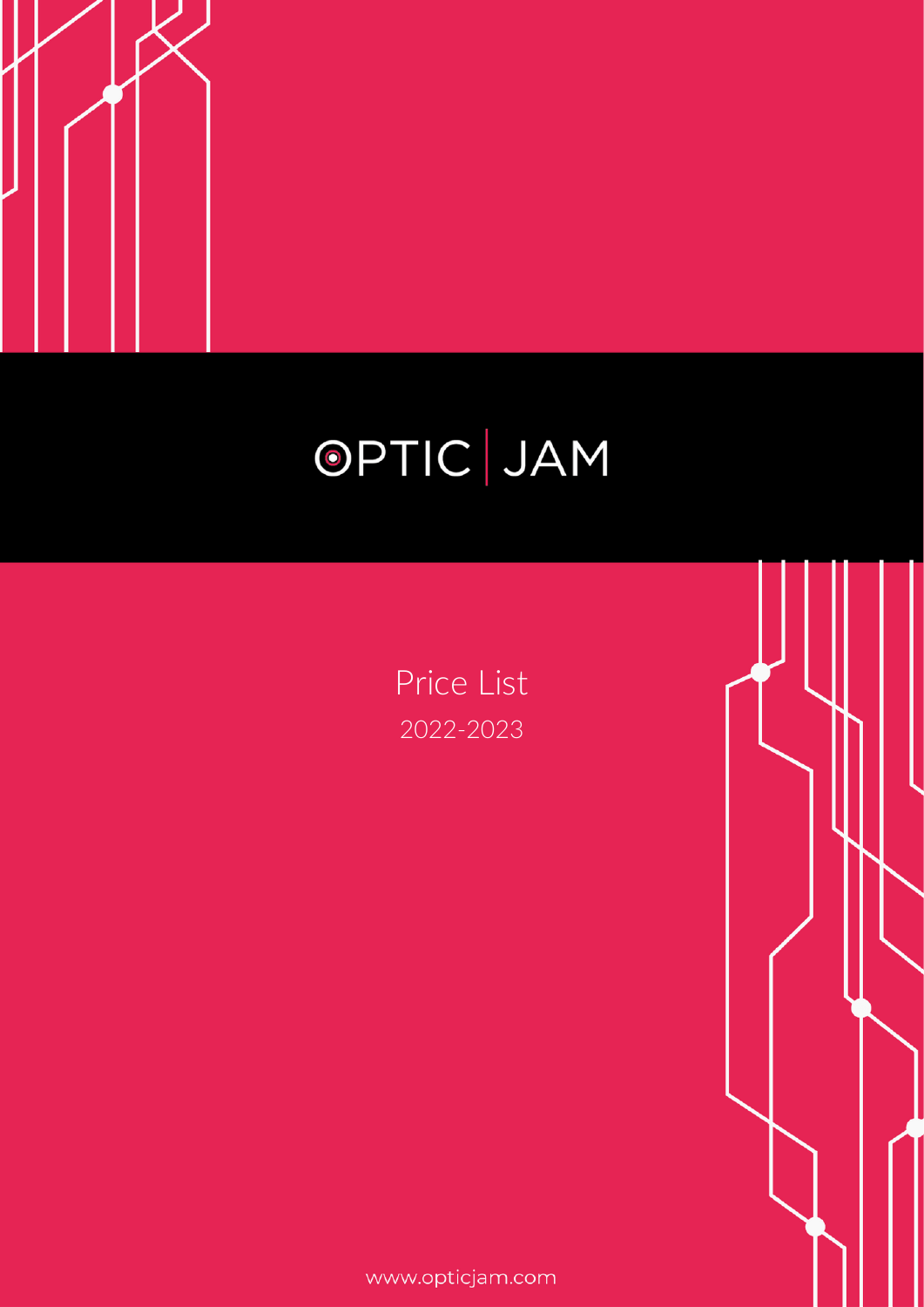### Price List

Please find our price list below. If you can't find what you are looking for, get in touch with us at [contact@opticjam.com.](mailto:contact@opticjam.com)

#### 1. ADVERTISING

| <b>ITEM</b>                           | PRICE (excl. VAT) |
|---------------------------------------|-------------------|
| Advertising campaigns                 | From £175         |
| Email campaigns                       | From £125         |
|                                       |                   |
| Panel adverts (for digital media)     | From £60          |
| Panel adverts (for print media)       | From £75          |
| Social media posts                    | From £25          |
|                                       |                   |
| Facebook Pay-Per-Click (PPC) campaign | From £90 +budget  |
| Google Ads campaign                   | From £90 + budget |
| Microsoft Bing Ads campaign           | From £90 +budget  |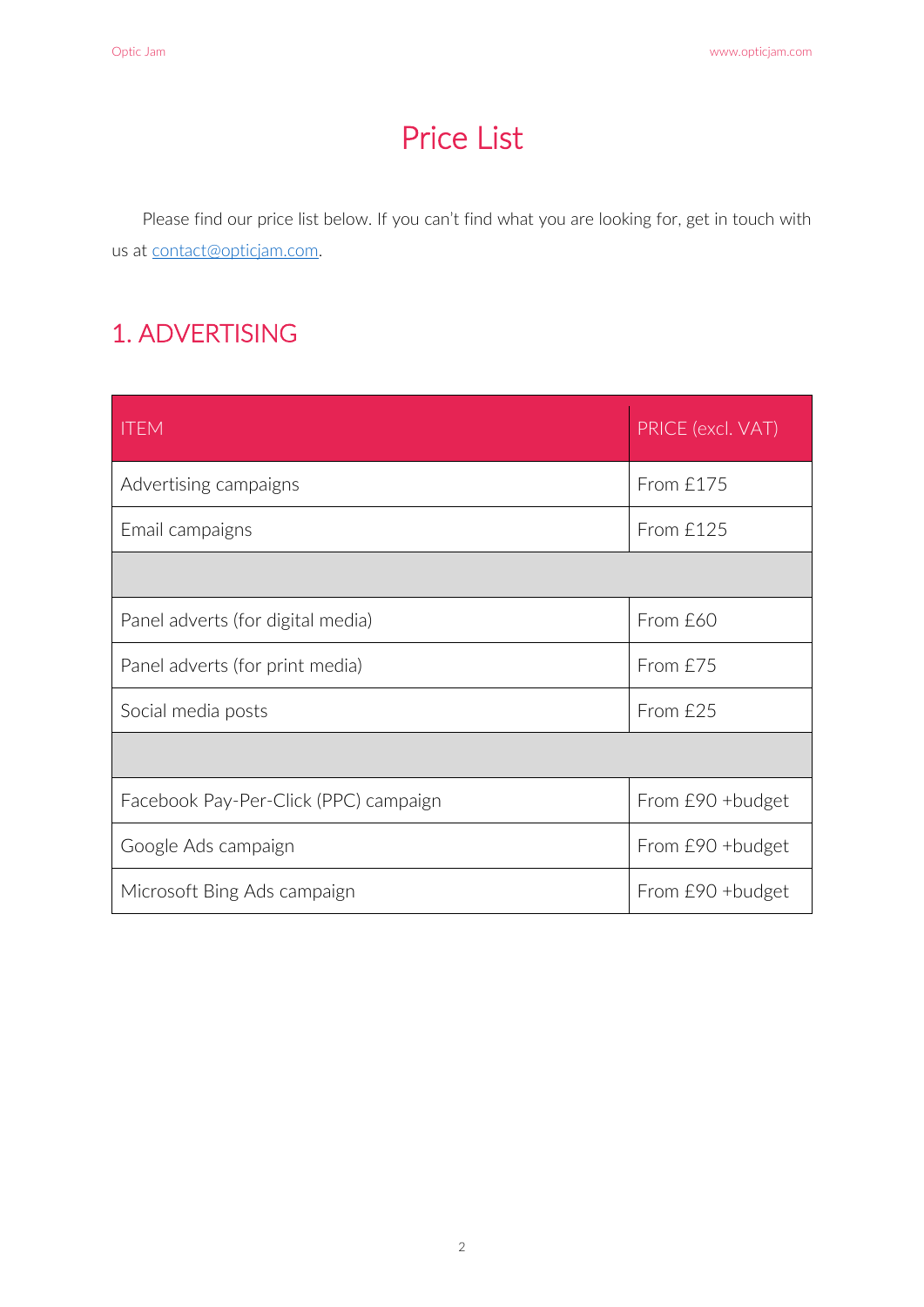#### 2. BRANDING

| <b>ITEM</b>            | PRICE (excl. VAT) |
|------------------------|-------------------|
| Brand style guidelines | From £90          |
| Full Rebrand           | From £750         |
| Logos                  | From £175         |
|                        |                   |
| <b>Business cards</b>  | From £45          |
| Compliment slips       | From £45          |
| Email signatures       | From £30          |
| Form templates         | From £90          |
| Letterheads            | From £60          |
| Notepads               | From £45          |
| Postcards              | From £45          |
| Report templates       | From £90          |
| Seasonal cards         | From £60          |
| Year planners          | From £90          |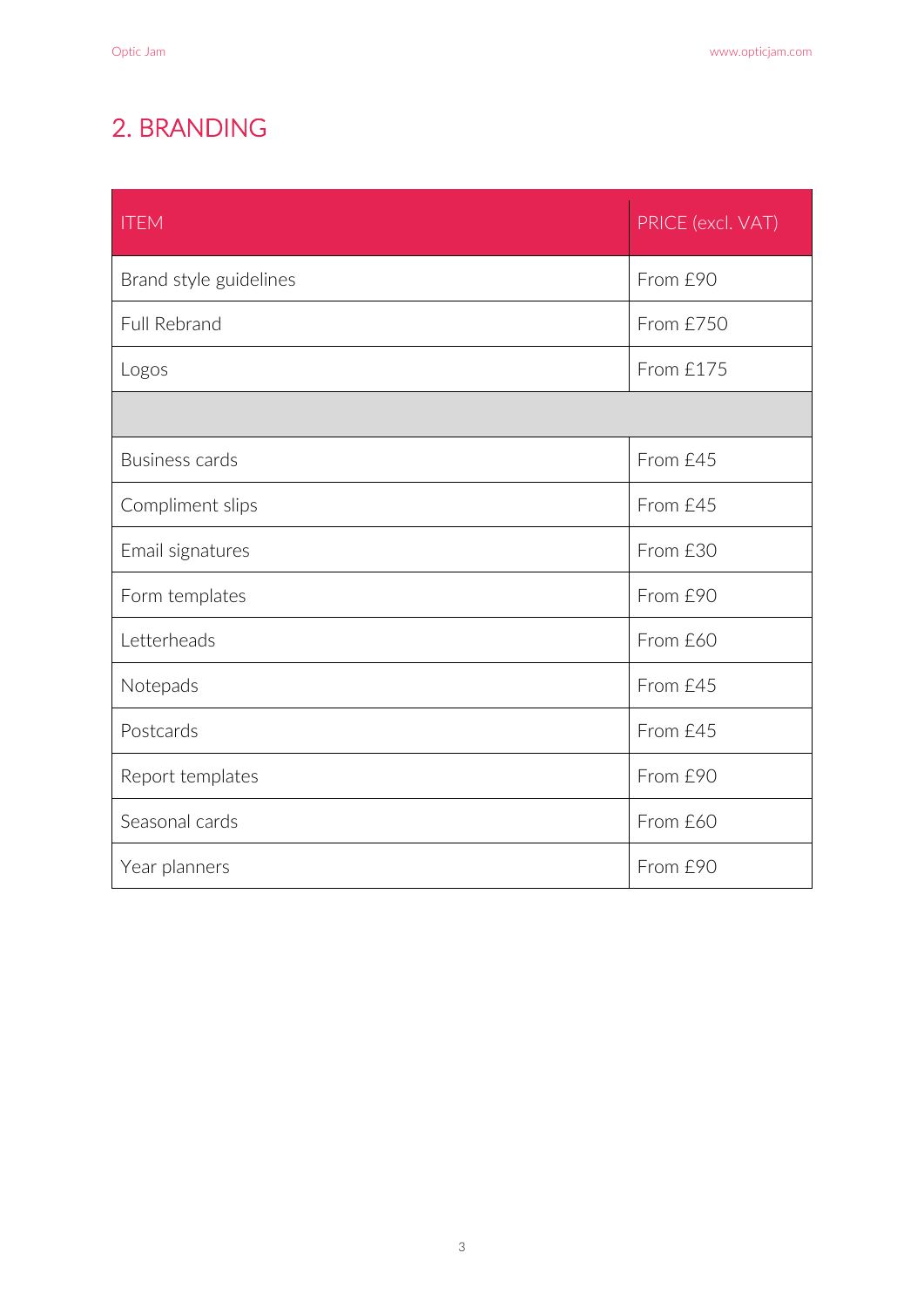#### 3. CONTENT

| <b>ITEM</b>       | PRICE (excl. VAT) |
|-------------------|-------------------|
| Copy-editing      | From £30 per hour |
| Copywriting       | From £50 per hour |
| Proofing          | From £25 per hour |
|                   |                   |
| Articles          | From £150         |
| Blog posts        | From £90          |
| Case studies      | From £200         |
| Original research | From £500         |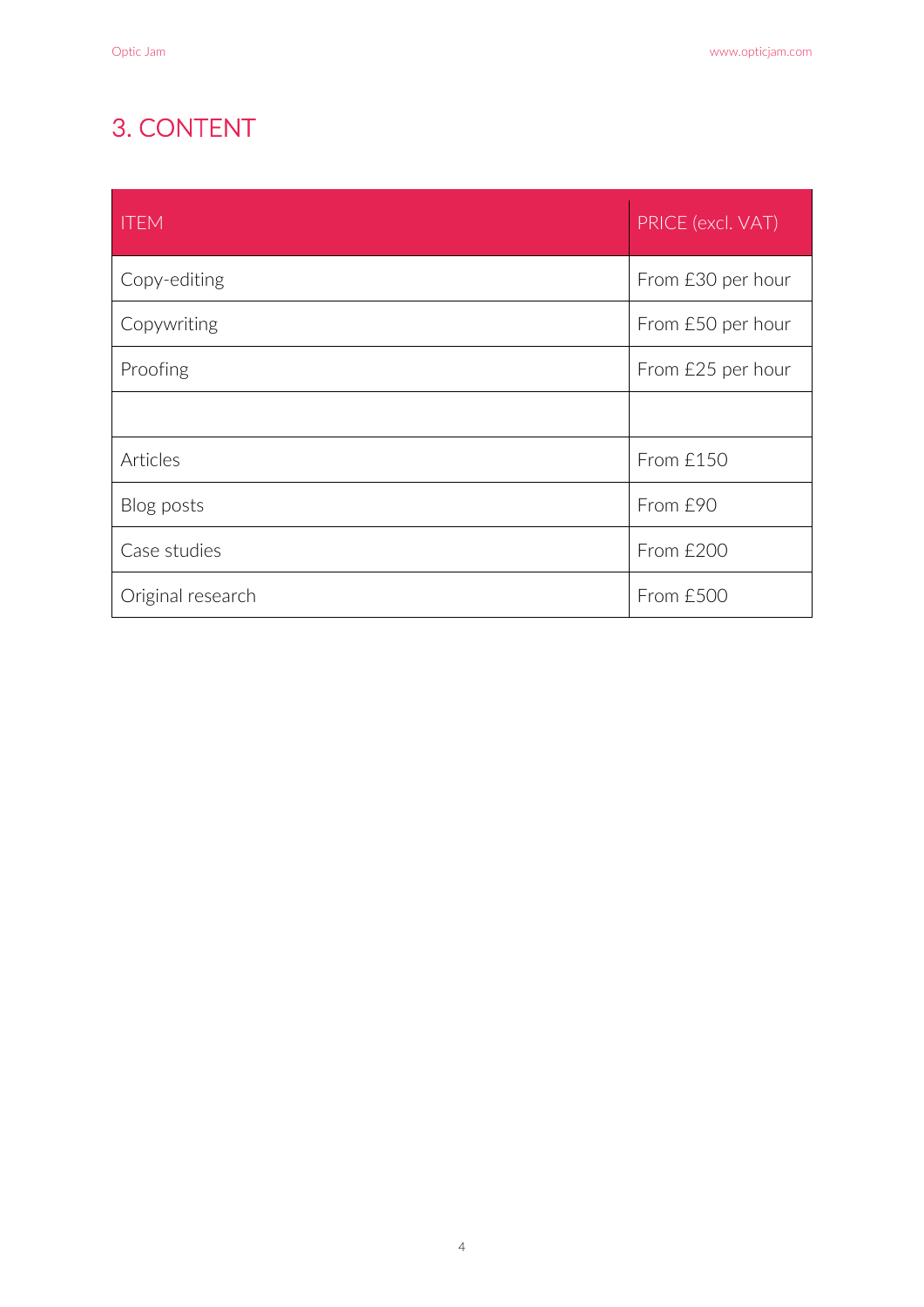#### 4. DESIGN

| <b>ITEM</b>                                     | PRICE (excl. VAT) |
|-------------------------------------------------|-------------------|
| <b>Banners</b>                                  | From £60          |
| Billboards                                      | From £90          |
| <b>Brochures</b>                                | From £150         |
| Catalogues                                      | From £250         |
| Flyers                                          | From £60          |
| Menus                                           | From £90          |
| Posters                                         | From £75          |
| Presentations                                   | From £150         |
| Print media (directories, newsletters, reports) | From £150         |
| Roller banner                                   | From £90          |
|                                                 |                   |
| Artwork                                         | From £90 per hour |
| Concept art                                     | From £90 per hour |
| Illustrations                                   | From £90 per hour |
| Infographics                                    | From £120         |
| Panel adverts (for digital media)               | From £60          |
| Panel adverts (for print media)                 | From £75          |
|                                                 |                   |
| Packaging design                                | From £350         |
| Product design                                  | From £500         |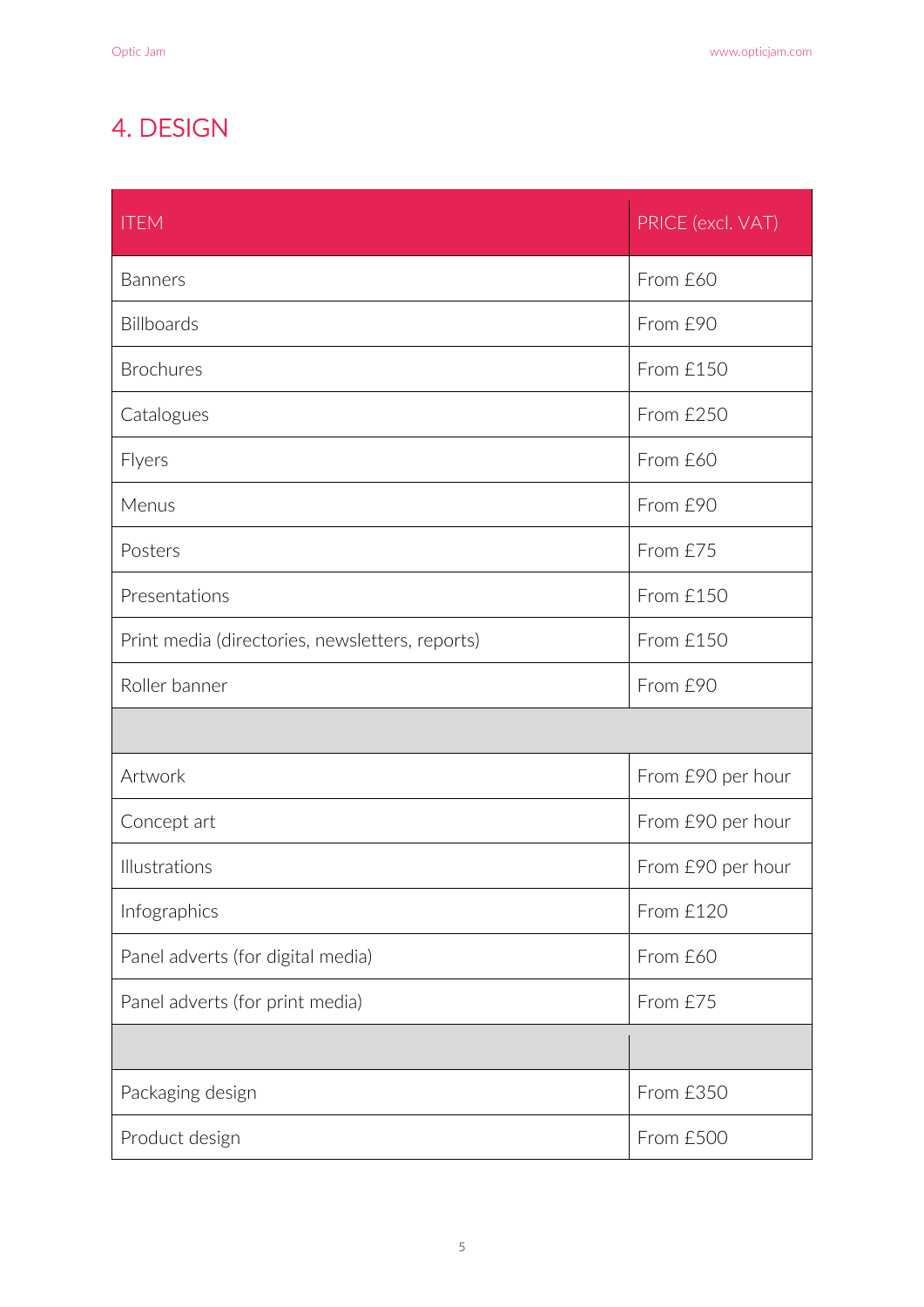| Signage and displays | From £250 |
|----------------------|-----------|
| Wraps                | From £350 |
|                      |           |
| Website banner       | From £60  |
| Website page design  | From £90  |